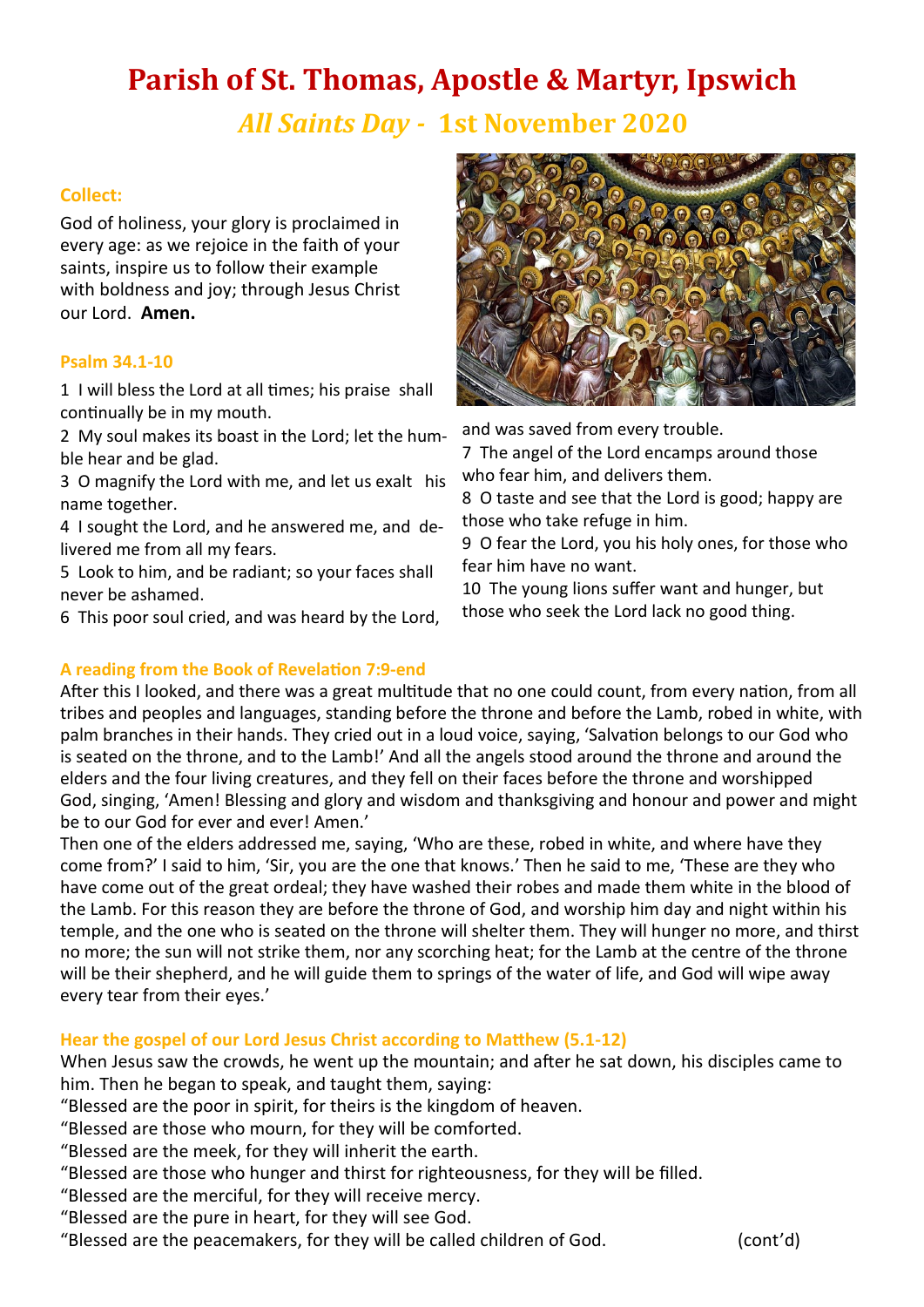"Blessed are those who are persecuted for righteousness' sake, for theirs is the kingdom of heaven. "Blessed are you when people revile you and persecute you and utter all kinds of evil against you falsely on my account. Rejoice and be glad, for your reward is great in heaven, for in the same way they persecuted the prophets who were before you.

**This is the gospel of the Lord.** *Praise to you, o Christ.*

### **Reflection:**

All Saints is one of my favourite feasts in the Christian year—a reminder that through our baptism we are all called to be saints—God's holy children, and!—that we are connected with all Christ's faithful disciples in the past, the present and the future, on earth and in heaven. What a wonderful thought, and our first reading from the book of Revelation gives us a vision of what that looks like. Whilst I and many other Christians get excited about the feast of All Saints, in our secular society, everyone else is excited about Halloween, without having any idea that 'Halloween' is made up of the words 'hallows' (holy ones) and 'eve', so, it's the evening before the feast of All Hallows, the old English word for All Saints. ( For those of you, who also enjoy learning about the origin of words: 'hallows' comes from Old Germanic (heilig)= Old English (halgion), from which we get 'holy', 'halo'; 'saints' comes from Latin 'sanctus', (which means 'holy'), hence Middle English: saints ...so we see, saints & hallows have the same meaning!

Do we ever think about the fact that all of us, who are baptised, are called to be saints? In fact, you could say, we are already saints, because all it takes to be a saint is to belong to God. It's not a matter of being or doing good, or spending all our time in Church or having no fun. You become a saint when you join the Church, body of Christ in baptism. Then you have everything you need to be a saint: your identity as a beloved child of God, the Holy Spirit to guide and protect you. The one thing left to us is to make the decision to live as a saint; to recognise that the purpose and meaning of our lives is to be saints, to live as God's holy children and to make living with the God the centre of our lives. You could say: use it or lose it! It means starting out every day with the awareness that all we have and are is gift from God, and that God is with us.

Our gospel reading this morning is the passage from Matthew which we call 'The Beatitudes' - from the latin 'beatus' 'blessed', happy'. *Blessed are the poor in spirit, for theirs is the Kingdom of Heaven. Blessed are those who mourn for they will be comforted.* Intuitively, we know there is a deep wisdom in here, we know we are shown what it might mean to live as a saint, but in practice the Beatitudes are very challenging. Who likes to be poor or mourning or being persecuted? What does Jesus mean when he says these things? How can we be 'happy' if we are poor? How can we be 'happy' if we are mourning, perhaps because of the loss of a loved one? How can we be 'happy', if we are thirsting for righteousness and justice? The word 'beatus', engl. 'blessed' 'happy' does not mean a superficial happiness, where we are singing and dancing; it means a deeper 'happiness', like inner peace, hope and strength, which comes from knowing that God sees me, that God cares about me and loves me. That kind of happiness/ blessing comes from knowing that God is with me, close to me, to us, especially when I am poor—physically, and/or in spirit; when I know that I am out of my depth and I have to rely on God; when I am mourning the loss of a loved one, or a job or other opportunities in life. When I am thirsting for justice and righteousness, not just for myself but for other people around me; for the suffering and destruction I see on the news. This kind of happiness comes when I continue to trust in God despite how I am feeling. When Jesus talks about the experiences of life, listed in the Beatitudes, he knows that these will be part of our lives, and if not of our own, those of people around us, whilst the world is a place of sin and separation from God. As God's saints, we know we are not alone. It can take us a long time of struggle and pain, before we put God at the centre of our lives. And, we are not alone on a human level—that's why we find a family, support and friendship in the church, the body of Christ. We are often too shy to draw on this source of encouragement and friendship; or to reach out to others who maybe alone and long for someone to talk to, to be with them. The good news is: we are God's beloved children, part of the communion of saints and today, we rejoice in our calling.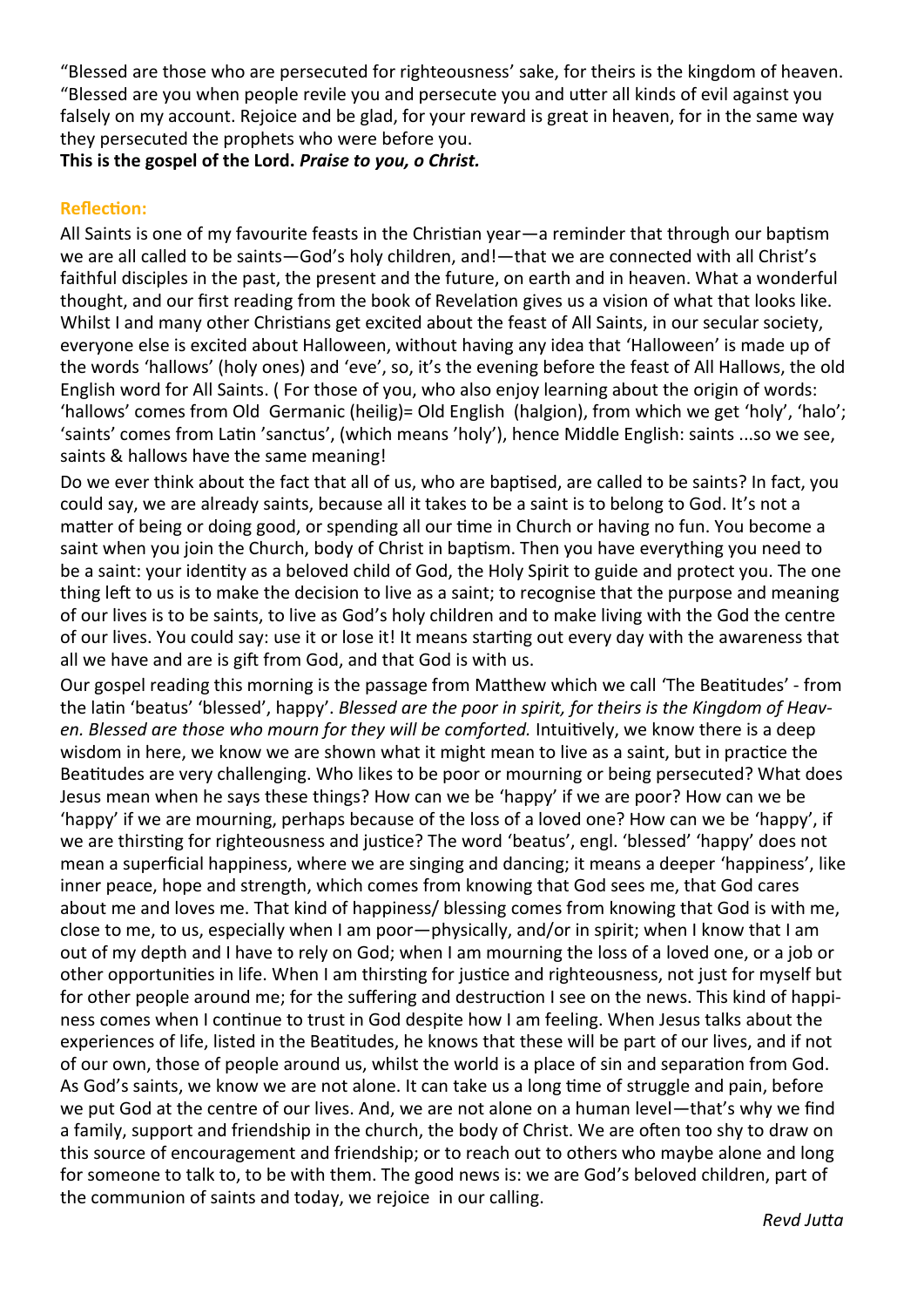**The peace of the Lord be always with you.**

# **This week's hymn:**

For all the saints who from their labours rest, who thee by faith before the world confessed, thy name, O Jesus, be forever blest. Alleluia! Alleluia!

Thou wast their rock, their fortress, and their might; thou, Lord, their captain in the well-fought fight; thou, in the darkness drear, their one true light. Alleluia! Alleluia!

O may thy soldiers, faithful, true, and bold, fight as the saints who nobly fought of old, and win with them the victor's crown of gold. Alleluia! Alleluia!

O blest communion, fellowship divine, we feebly struggle, they in glory shine; yet all are one in thee, for all are thine. Alleluia! Alleluia!

And when the fight is fierce, the warfare long, steals on the ear the distant triumph song, and hearts are brave again, and arms are strong. Alleluia! Alleluia!

The golden evening brightens in the west; soon, soon to faithful warrior cometh rest; sweet is the calm of paradise the blest. Alleluia! Alleluia!

But lo! there breaks a yet more glorious day; the saints triumphant rise in bright array; the King of glory passes on his way. Alleluia! Alleluia!

From earth's wide bounds, from ocean's farthest coast, through gates of pearl streams in the countless host, singing to Father, Son, and Holy Ghost, Alleluia! Alleluia!

# **For Our Prayers:**

The Bishops are calling on every parish to join them using this prayer at home and at every act of worship for our church, that we grow in trust in God's providence and deepen our own generosity giving of ourselves and of our gifts.

**Loving God, you are always with us, and give us all we need to be your church in Suffolk. Help us, we pray, to give as we have received: abundantly, generously, and joyfully, that our worship and our service may bear witness to your Kingdom of unfailing love. In the name of your Son who gave himself for us, Jesus Christ our Lord. Amen. \_\_\_\_\_\_\_\_\_\_\_\_\_\_\_\_\_\_\_\_\_\_\_\_\_\_\_**

# *Please pray for:*

**Those with chronic or long-term illness:** Eric Dickerson, Rosemary, Jenny, Andrew Barfield, Kathy Steele, Frank D., Andrew , Peggy, Natacha, Christine, Stephen, Samantha, Rex & Jill, Margaret Christian

**Those undergoing treatment or currently ill:** Emily, Gloria Elmer, Helen Harlow, Jean Dominy, Leslie Bloomfield, Katie (cancer), Jim, Alice (Joan's grandson's wife), Vincent Lightbody, Trish, Roger Dickerson, Vicky & Matt, Neil Pratt , Gareth Andrews

**All who are affected by the Coronavirus** in the UK and around the world: *For all who have lost their jobs due to Covid19; all who are despairing. For all who have lost their lives & livelihoods, the injured, the bereaved. For hospital and health care workers*

**For our government & MPs', and local councillors: for honesty in politics, for wisdom and justice for all. For refuges** across the world & diplomates and peace makers, working to end conflicts

**Those who have recently died, and their families mourning their loss:** Gwen Strike (Phyllis' sister), Colin Wells , Rachel Fry

*Call this number* —> *for free*. It's a lovely way to worship from home!